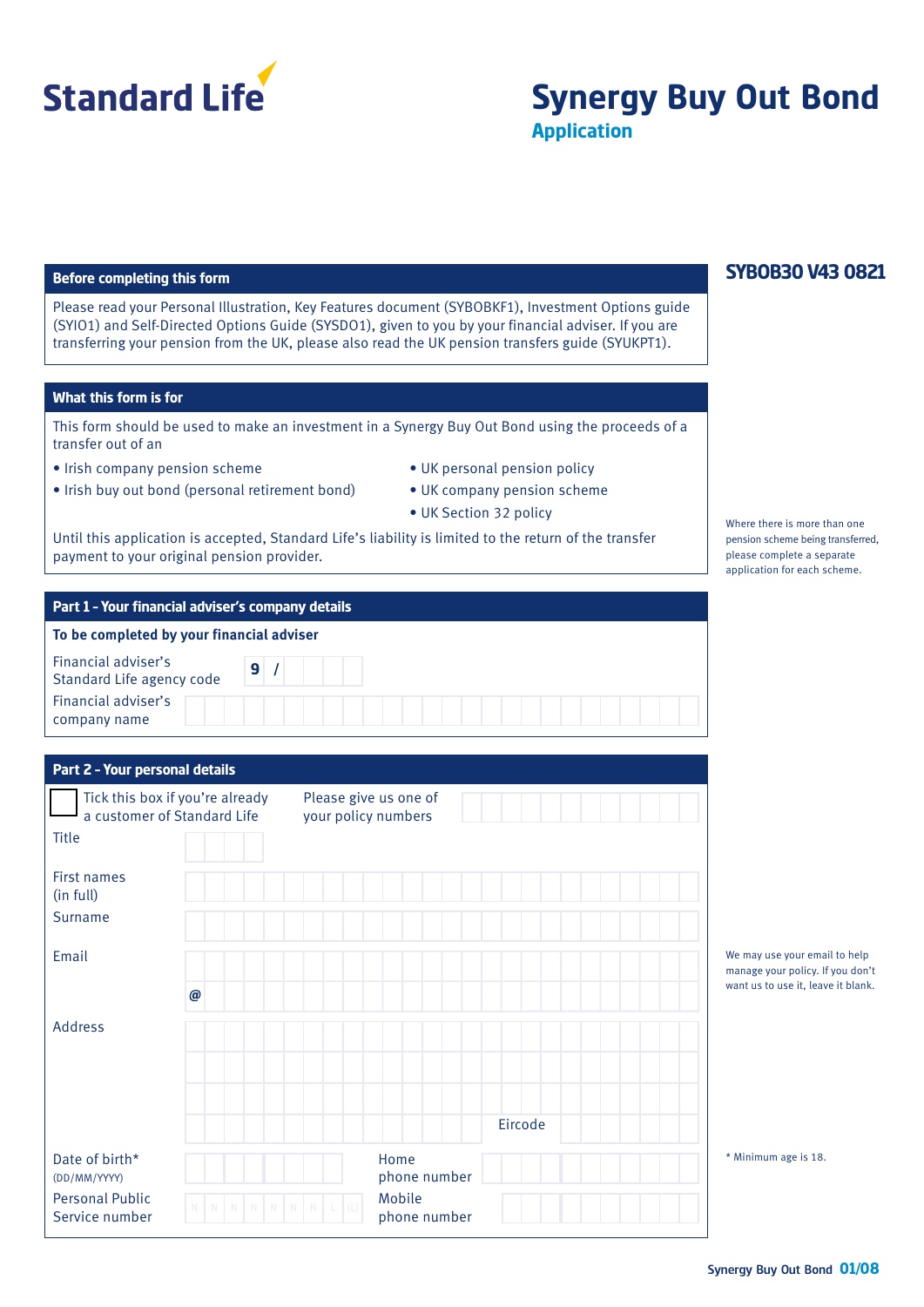#### **Politically exposed persons**

We are also required to identify politically exposed persons (PEPs).

A PEP is an individual who is, or has at any time in the last 12 months held one of the following positions, in Ireland or abroad:

- head of a state or government, or a minister
- member of a parliament or similar legislative body
- member of the governing body of a political party
- member of a supreme court, constitutional court or other high-level judicial body
- member of a court of auditors or board of a central bank
- an ambassador, chargé d'affaires or high-ranking officer in the armed forces
- member of an administrative, management or supervisory body of a state-owned enterprise
- director, deputy director, or member of the board of (or person performing the equivalent function in relation to) an international organisation

Are you, or any other party to this application, now, or previously been a

- politically exposed person (PEP)
- close relative of a PEP, or
- close business associate of a PEP?

If yes, please give details.

| Your relationship to PEP     | <b>PEP</b>        | <b>Position held by the PEP</b> |
|------------------------------|-------------------|---------------------------------|
| For example, daughter-in-law | <b>Hugo Smith</b> | Director, UK Post Office        |
|                              |                   |                                 |
|                              |                   |                                 |
|                              |                   |                                 |

We may need to verify your identity and address to process your application. If you don't provide suitable documents/information to us, we may be required to stop processing and discontinue doing business with you. Similarly, after the policy is written, if we ask for up to date verification, we may not be allowed to carry out your instructions until it is provided.

| Part 3 - Transfer payment details                                                                                                 |   |                            |     |  |
|-----------------------------------------------------------------------------------------------------------------------------------|---|----------------------------|-----|--|
| Amount of transfer payment                                                                                                        | € | $(65,000 \text{ minimum})$ |     |  |
| Normal Retirement Age*                                                                                                            |   |                            |     |  |
| Is your transfer payment (or has it ever been) subject to any family law<br>proceedings? (for example, Pension Adjustment Order)  |   |                            | Υρς |  |
| If Yes, you should enclose a copy of the Notice or Order. We'll then let you<br>know what additional information we'll need.      |   |                            |     |  |
| Do you require a 'Willing and able' letter to be sent to the transfer provider?                                                   |   |                            | Yes |  |
| If yes please give policy number and name of transfer provider                                                                    |   |                            |     |  |
| Policy number                                                                                                                     |   |                            |     |  |
| Name of transfer<br>provider                                                                                                      |   |                            |     |  |
| or Irish or UK company pension scheme<br>The transfer payment is from a UK personal pension                                       |   |                            |     |  |
| If the transfer is from a UK personal pension, please complete Part 4a, if from an Irish or UK<br>company pension scheme, Part4b. |   |                            |     |  |

If you are a PEP, or a close relative or close associate of a PEP, we must apply enhanced customer due diligence procedures. You may be required to provide additional information and documentation (such as your source of funds, wealth, and identity).

 $\mathsf{N}$ 

You should ensure that the transfer payment includes any money coming from separate AVC contracts or insurers and any payment for late interest. If this transfer payment is made up of previous transfer payments, please provide details of those transfer payments also. The transfer payment can be made by direct credit payment to Standard Life International, IBAN: IE51 ULSB 985010 05292222. Please quote reference: member surname, first name, and date of birth (dd/mm/yyyy)

\* Must match the retirement age of the scheme you are transferring from. The Normal Retirement Age stated here must agree with any other simultaneous buy out bond (except where pension splitting applies).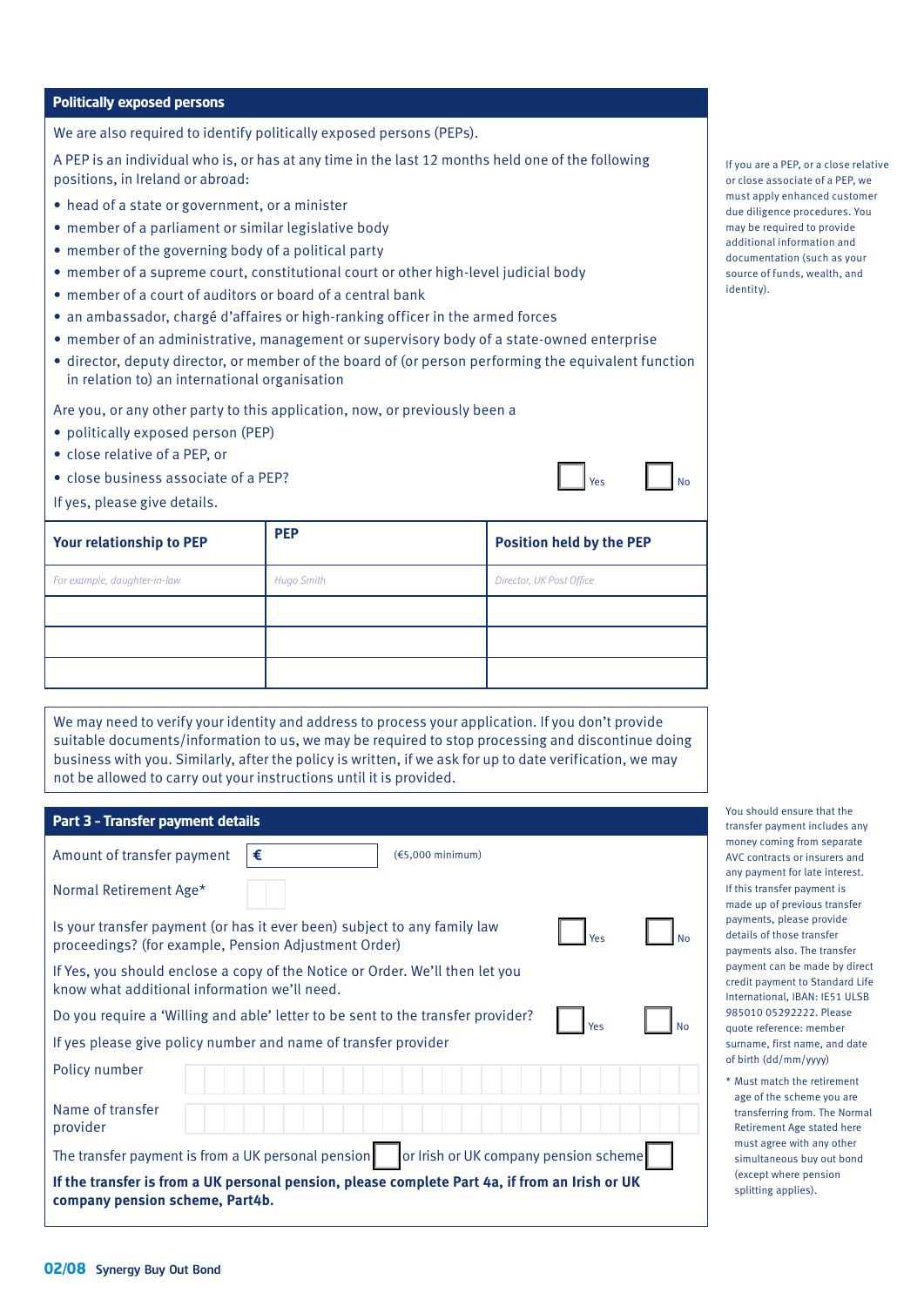| Part 4a - Your UK personal pension details                           |                 |  |  |  |
|----------------------------------------------------------------------|-----------------|--|--|--|
| Complete only if your transfer payment is from a UK personal pension |                 |  |  |  |
| Name of plan                                                         |                 |  |  |  |
| <b>HMRC</b> reference<br>number of the<br>transferring plan          |                 |  |  |  |
|                                                                      |                 |  |  |  |
| <b>Your UK National</b><br>Insurance number                          | L N N N N N N L |  |  |  |

# **Part 4b – Your company pension scheme details**

| Complete only if your transfer payment is from a company pension scheme                                                                                                                                                                                                                                                                                                                              |                  |  |
|------------------------------------------------------------------------------------------------------------------------------------------------------------------------------------------------------------------------------------------------------------------------------------------------------------------------------------------------------------------------------------------------------|------------------|--|
| Amount of transfer payment which represents AVCs                                                                                                                                                                                                                                                                                                                                                     | €                |  |
| Name of plan                                                                                                                                                                                                                                                                                                                                                                                         |                  |  |
| Revenue/HMRC<br>reference number<br>If from UK pension,<br>your UK National<br>Insurance number                                                                                                                                                                                                                                                                                                      |                  |  |
| Scheme type                                                                                                                                                                                                                                                                                                                                                                                          |                  |  |
| Was the member a proprietary director (20%) at any time within the last<br>three years of the relevant employment?                                                                                                                                                                                                                                                                                   | Yes              |  |
| Has the member given up their right to take a tax-free lump sum as part of<br>a redundancy package from the relevant employment?                                                                                                                                                                                                                                                                     | Yes<br><b>No</b> |  |
| Please give the transferring member's pension details as set out in either (a) or (b)                                                                                                                                                                                                                                                                                                                |                  |  |
| (a) (i) Maximum tax-free lump sum<br>entitlement at transfer date                                                                                                                                                                                                                                                                                                                                    | €                |  |
| €<br>(ii) Revenue 'maximum benefit limit'                                                                                                                                                                                                                                                                                                                                                            |                  |  |
| or                                                                                                                                                                                                                                                                                                                                                                                                   |                  |  |
| (i) Date of joining relevant employment<br>(b)                                                                                                                                                                                                                                                                                                                                                       | (DD/MM/YYYY)     |  |
| (ii) Date of leaving relevant employment                                                                                                                                                                                                                                                                                                                                                             | (DD/MM/YYYY)     |  |
| (iii) Final salary from relevant employment.<br>Alternatively, please enclose copies of the<br>members's three largest consecutive yearly<br>Employment Detail Summaries (or P60s) within the<br>last five years of the relevant employment (within<br>ten years for proprietary directors (20%)) and their<br>Employment Detail Summary for the year they left<br>the relevant employment (or P45). | €                |  |

Additional Voluntary Contributions may have different options available at retirement.

Relevant employment means the employment relating to the pension scheme which you are transferring out of.

The Synergy Buy Out Bond satisfies the Qualifying Recognised Overseas Pension Scheme rules and is registered with HM Revenue & Customs (reference QROPS500126).

We strongly recommend that you enclose proof of your final salary now, to save you having to provide it when you retire, when we'll need it to calculate your retirement benefits and tax (a Revenue requirement).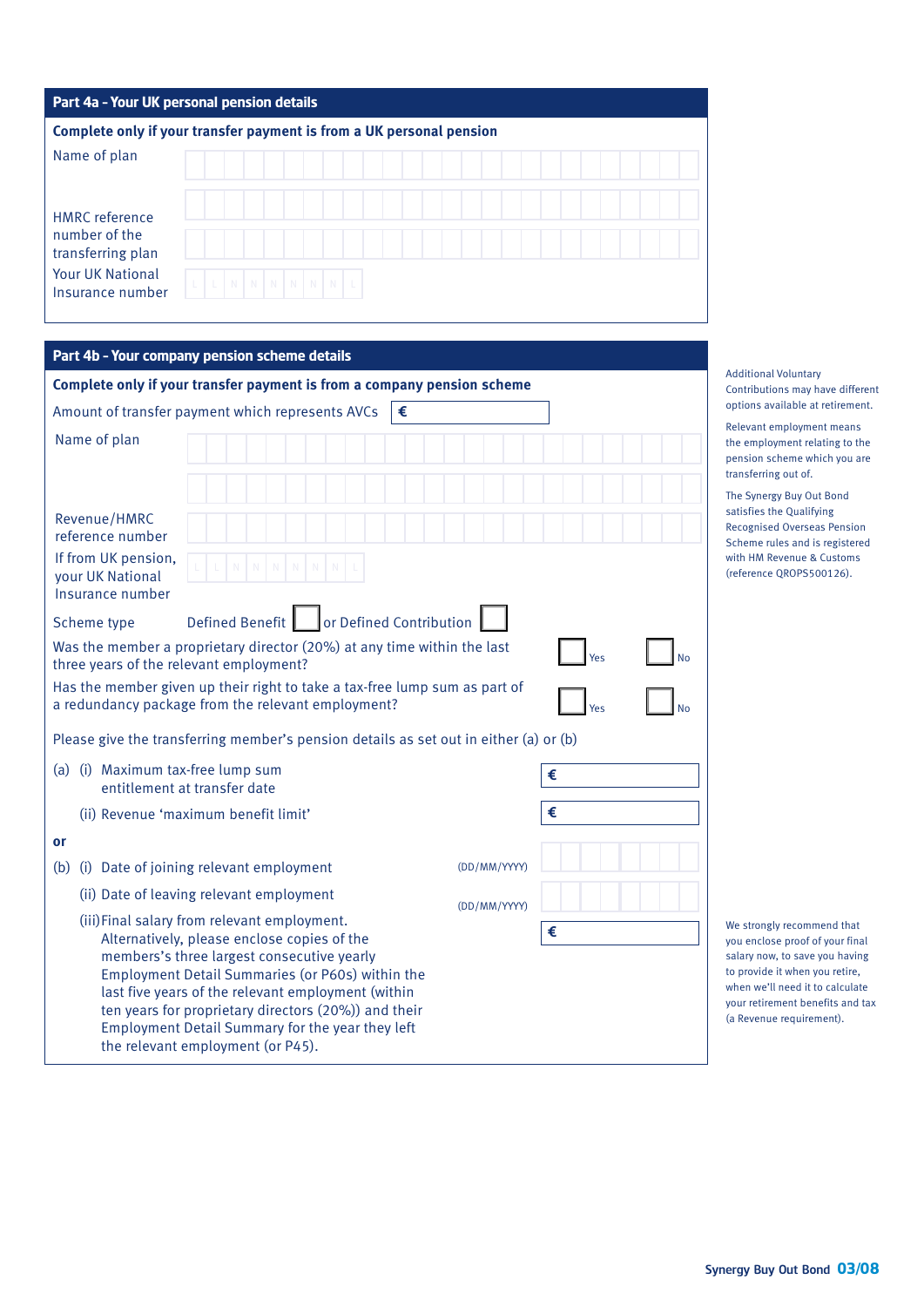| <b>Part 5 - Your investment choice</b>                                                                                                                                                                                                                                                                                                                                                                                              |      |                                               |                              |                              |                                                       |      |                                                                                                      |
|-------------------------------------------------------------------------------------------------------------------------------------------------------------------------------------------------------------------------------------------------------------------------------------------------------------------------------------------------------------------------------------------------------------------------------------|------|-----------------------------------------------|------------------------------|------------------------------|-------------------------------------------------------|------|------------------------------------------------------------------------------------------------------|
| In order to complete this section, refer to the Investment Options guide (SYIO1) and the<br><b>Self-Directed Options guide (SYSDO1)</b>                                                                                                                                                                                                                                                                                             |      |                                               |                              |                              |                                                       |      |                                                                                                      |
| Indicate how your transfer payment as set out in Part 3 is to be allocated.                                                                                                                                                                                                                                                                                                                                                         |      |                                               |                              |                              |                                                       |      |                                                                                                      |
| €<br><b>Funds</b>                                                                                                                                                                                                                                                                                                                                                                                                                   |      | and/or                                        | <b>Self-Directed Options</b> |                              | €                                                     |      |                                                                                                      |
| If you choose to invest in Self-Directed Options, your investment will initially be placed in your<br>Policy Cash Account. You must have enough money in this account to enable us to carry out your<br>instructions and to pay the charges related to the Self-Directed Options that you have selected.<br>Please refer to the Self-Directed Options guide (SYSDO1), or contact your financial adviser for<br>further information. |      |                                               |                              |                              |                                                       |      |                                                                                                      |
| <b>Funds</b>                                                                                                                                                                                                                                                                                                                                                                                                                        |      |                                               |                              |                              |                                                       |      |                                                                                                      |
| <b>Choose from the following Standard Life funds</b>                                                                                                                                                                                                                                                                                                                                                                                |      |                                               |                              |                              |                                                       |      | If you wish to invest in<br>funds, indicate the relevant                                             |
| Absolute Return Global<br><b>Bond Strategies (ARGBS)</b>                                                                                                                                                                                                                                                                                                                                                                            | $\%$ | <b>Global Index</b><br>Fund 40                | $\%$                         |                              | <b>MyFolio Market II</b>                              | %    | percentage in the table below.<br>For example, if you indicated                                      |
| <b>Asia Pacific Equity</b>                                                                                                                                                                                                                                                                                                                                                                                                          | %    | <b>Global Index</b><br>Fund 60                | $\%$                         |                              | <b>MyFolio Market III</b>                             | %    | above that you wish to invest<br>€10,000 in funds, and you want<br>all of this amount to be invested |
| <b>Cautious Managed</b>                                                                                                                                                                                                                                                                                                                                                                                                             | %    | <b>Global Index</b><br>Fund 80                | $\%$                         |                              | <b>MyFolio Market IV</b>                              | %    | in the Standard Life Managed<br>Fund, you would insert 100%                                          |
| <b>China Equity</b>                                                                                                                                                                                                                                                                                                                                                                                                                 | %    | <b>Global Index</b><br><b>Fund 100</b>        | $\%$                         |                              | <b>MyFolio Market V</b>                               | %    | beside Managed.                                                                                      |
| <b>Corporate Bond</b>                                                                                                                                                                                                                                                                                                                                                                                                               | $\%$ | <b>Global Inflation</b><br><b>Linked Bond</b> | $\%$                         |                              | <b>North American</b><br>Equity                       | $\%$ |                                                                                                      |
| Diversified Income                                                                                                                                                                                                                                                                                                                                                                                                                  | $\%$ | <b>Global Real Estate</b>                     | %                            |                              | Property                                              | %    |                                                                                                      |
| <b>Dynamic Multi-Asset</b><br>Growth                                                                                                                                                                                                                                                                                                                                                                                                | %    | <b>Global REIT</b>                            | $\%$                         |                              | <b>Total Return Credit</b>                            | $\%$ |                                                                                                      |
| <b>Euro Global Liquidity</b>                                                                                                                                                                                                                                                                                                                                                                                                        | $\%$ | <b>Global Smaller</b><br>Companies            | $\%$                         |                              | <b>UK Equity</b>                                      | $\%$ |                                                                                                      |
| <b>European Equity</b>                                                                                                                                                                                                                                                                                                                                                                                                              | $\%$ | Japanese Equity                               | $\%$                         | <b>UK Smaller Companies</b>  |                                                       | $\%$ |                                                                                                      |
| <b>European Ethical Equity</b>                                                                                                                                                                                                                                                                                                                                                                                                      | $\%$ | Managed                                       | $\%$                         |                              | <b>Vanguard Emerging</b><br><b>Market Stock Index</b> | $\%$ |                                                                                                      |
| <b>European Smaller</b><br>Companies                                                                                                                                                                                                                                                                                                                                                                                                | $\%$ | Multi-Asset ESG                               | $\%$                         | <b>Government Bond Index</b> | <b>Vanguard Euro</b>                                  | $\%$ |                                                                                                      |
| <b>Fixed Interest</b>                                                                                                                                                                                                                                                                                                                                                                                                               | $\%$ | <b>MyFolio Active I</b>                       | $\%$                         |                              | <b>Vanguard Eurozone</b><br><b>Stock Index</b>        | $\%$ |                                                                                                      |
| <b>Global Absolute Return</b><br><b>Strategies (GARS)</b>                                                                                                                                                                                                                                                                                                                                                                           | $\%$ | <b>MyFolio Active II</b>                      | $\%$                         |                              | <b>Vanguard Global</b><br><b>Bond Index</b>           | $\%$ |                                                                                                      |
| <b>Global Corporate</b><br><b>Bond SRI</b>                                                                                                                                                                                                                                                                                                                                                                                          | $\%$ | <b>MyFolio Active III</b>                     | $\%$                         |                              | <b>Vanguard Global</b><br><b>Corporate Bond Index</b> | $\%$ |                                                                                                      |
| <b>Global Equity</b>                                                                                                                                                                                                                                                                                                                                                                                                                | $\%$ | <b>MyFolio Active IV</b>                      | $\%$                         |                              | <b>Vanguard Global</b><br><b>Stock Index</b>          | $\%$ |                                                                                                      |
| <b>Global Equity Impact</b>                                                                                                                                                                                                                                                                                                                                                                                                         | $\%$ | <b>MyFolio Active V</b>                       | $\%$                         |                              | Vanguard US 500<br><b>Stock Index</b>                 | $\%$ |                                                                                                      |
| <b>Global Index</b><br>Fund 20                                                                                                                                                                                                                                                                                                                                                                                                      | $\%$ | <b>MyFolio Market I</b>                       | $\%$                         |                              |                                                       |      |                                                                                                      |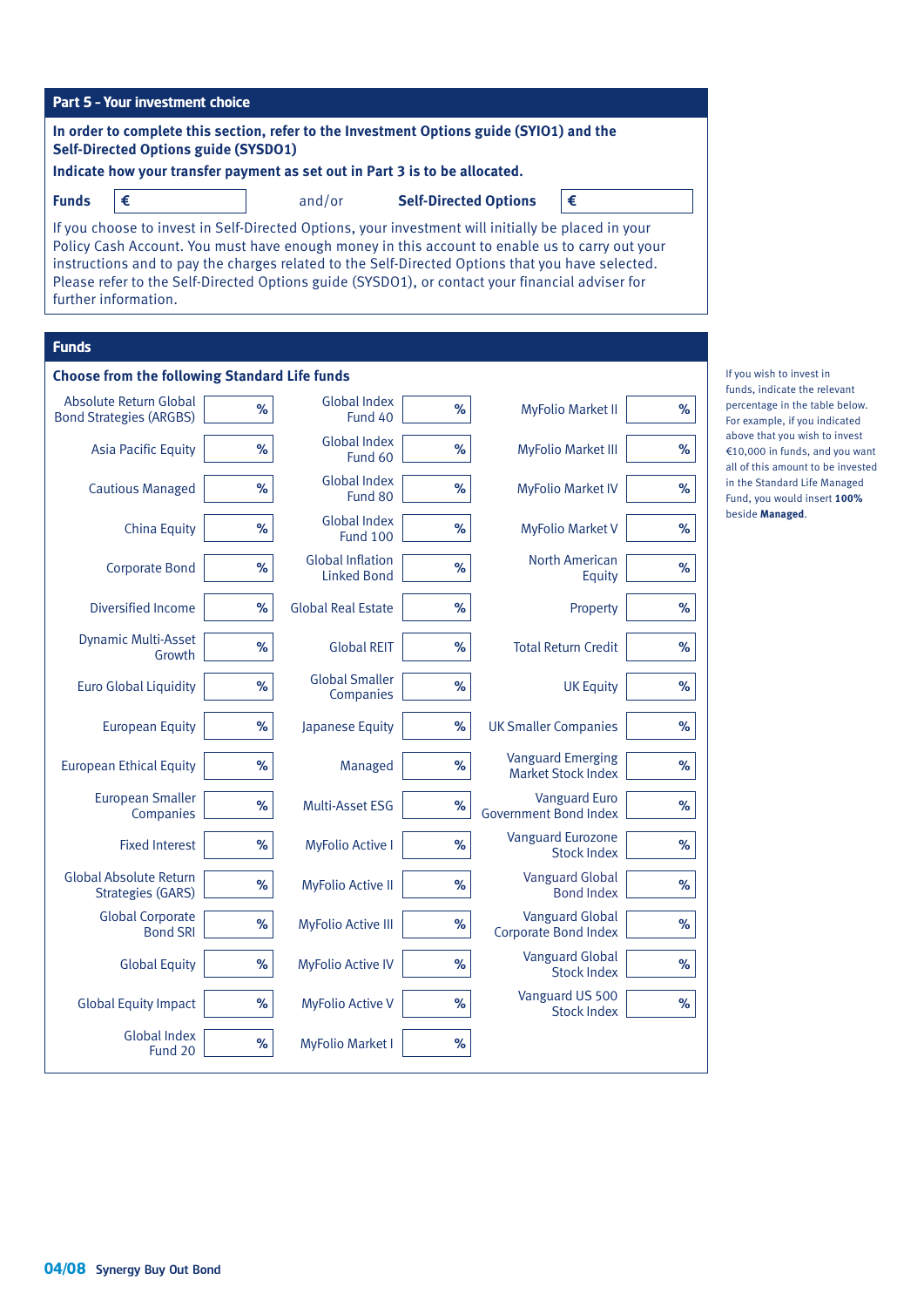| <b>Self-Directed Options</b>                                                                                                                                                                                                                                                                                                                                                                                                                                                                                                                                      |                    |                                |  |  |
|-------------------------------------------------------------------------------------------------------------------------------------------------------------------------------------------------------------------------------------------------------------------------------------------------------------------------------------------------------------------------------------------------------------------------------------------------------------------------------------------------------------------------------------------------------------------|--------------------|--------------------------------|--|--|
| <b>Execution only stockbroking</b><br>Tick this box if you are selecting execution only stockbroking. We will pass your details to<br>Stocktrade who will contact you directly.<br>Tick this box if you want to set up a Stocktrade online account now to deal or view (Stocktrade<br>account charges will apply)^<br>Tick this box if you're an Irish national. If you're not, or you have dual nationality/citizenship,<br>please give details<br>Nationality                                                                                                   |                    |                                |  |  |
| <b>National client</b><br>identifier*<br>Please indicate which income band applies to you<br>€20,000 to €34,999<br>Under €20,000                                                                                                                                                                                                                                                                                                                                                                                                                                  | €35,000 to €49,999 | €50,000 to €74,999<br>€75.000+ |  |  |
| You'll also need to attach copies of one of each of the following:<br>Proof of address, for example<br>Proof of identity, for example<br>and<br>Recent bill (electricity, phone or gas)<br>• Current passport<br>Recent statement (bank or credit union)<br>• Current EU or UK driving<br>licence<br>• Recent document from Revenue or Dept<br>of Social Protection                                                                                                                                                                                               |                    |                                |  |  |
| You are only allowed to trade in investments that are permitted by Standard Life. If it comes to<br>our attention that you have bought non-permitted investments, we will instruct Stocktrade to sell<br>those investments. In these circumstances, your policy will be charged the cost of selling those<br>investments. If you are uncertain as to whether a particular investment is permitted, contact your<br>financial adviser or Standard Life.                                                                                                            |                    |                                |  |  |
| <b>Deposits</b>                                                                                                                                                                                                                                                                                                                                                                                                                                                                                                                                                   |                    |                                |  |  |
| Deposit provider                                                                                                                                                                                                                                                                                                                                                                                                                                                                                                                                                  | Deposit amount €   | Deposit account term           |  |  |
|                                                                                                                                                                                                                                                                                                                                                                                                                                                                                                                                                                   |                    |                                |  |  |
| Authorising Standard Life to accept instructions from your financial adviser on your behalf                                                                                                                                                                                                                                                                                                                                                                                                                                                                       |                    |                                |  |  |
| Note that we will only accept instructions from authorised persons once we are satisfied that we<br>have verified the identity of the authorised person, and it is the responsibility of the authorised<br>person and/or yourself to verify that your instructions have been carried out properly.<br>I authorise Standard Life to accept instructions from my financial adviser named in Part 1, to buy or<br>sell Funds and Deposits under this policy.<br>This authorisation will apply until Standard Life receives a written instruction from me changing or |                    |                                |  |  |

withdrawing my authorisation.

 $\blacktriangleright$ 

**Policyowner signature Date** (DD/MM/YYYY)

 $\land$  Stocktrade will use your email address given in Part 2 to set up your online account. An additional charge applies for each deal arranged by post, email or fax.

\* This could be your passport number or personal identity code, depending on country. For example, in UK, it's your National Insurance number. For other countries, see Execution-only stockbroking form (SYEOS1).

Current means not expired and recent means issued in the last 6 months.

If you don't have a particular document, talk to us or your financial adviser about alternatives.

There are minimum investment amounts applied by the Deposit providers. Please see **www.standardlife.ie** for the minimums that apply.

Please speak to your financial adviser before completing this section.

| <b>Signature</b> |
|------------------|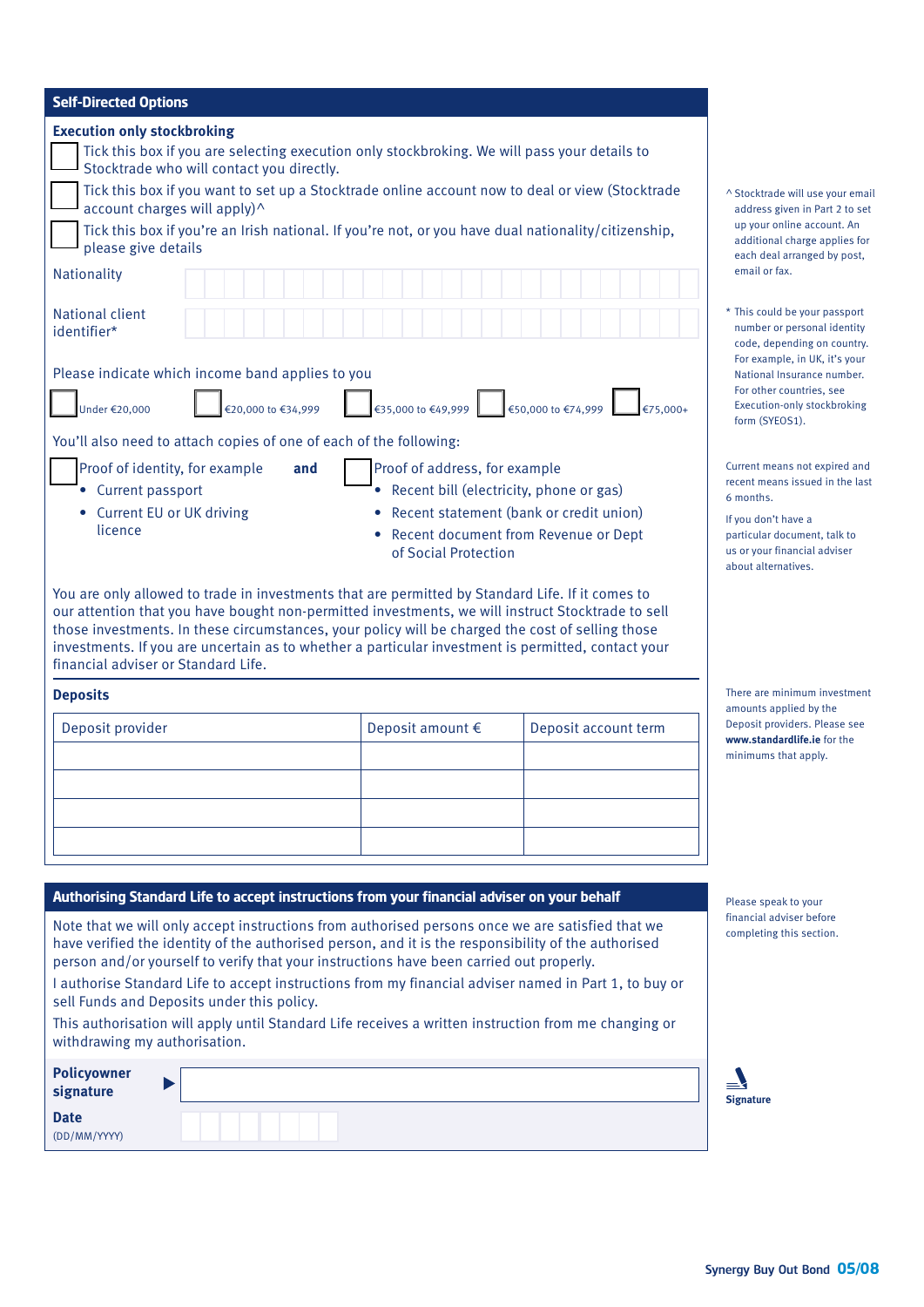| Part 6 - Your financial adviser's declaration                                                                                                                                                                                                   |                                                                                                                                 |
|-------------------------------------------------------------------------------------------------------------------------------------------------------------------------------------------------------------------------------------------------|---------------------------------------------------------------------------------------------------------------------------------|
| To be completed by your financial adviser                                                                                                                                                                                                       |                                                                                                                                 |
| 1. I confirm that in accordance with Regulation 6(1) of the Life Assurance (Provision of Information)<br>Regulations, 2001, my client has been given in writing the information specified in Schedule 1 of<br>those Regulations, and that       |                                                                                                                                 |
| I have advised my client as to the financial consequences of replacing an existing policy with this<br>2.<br>policy by cancellation or reduction, and of possible financial losses as a result of such replacement.                             |                                                                                                                                 |
| I have explored the available investment options with my client and taking into account their<br>3.<br>circumstances, long term needs, age, attitude to risk, and product suitability, I am satisfied that<br>this policy is suitable for them. |                                                                                                                                 |
| I confirm that I will retain the appropriate evidence regarding any instruction I give to<br>4.<br>Standard Life or any third party providers on behalf of my client.                                                                           |                                                                                                                                 |
| I want to be able to view my client's Stocktrade account online.<br>5.                                                                                                                                                                          |                                                                                                                                 |
| Email me at<br>@                                                                                                                                                                                                                                | Stocktrade will use your<br>email address to set up or add<br>this client's policy to your online<br>financial adviser account. |
| I have completed all checks to verify the identity, address, source of funds, and source of wealth of:<br>6.<br><b>Name</b>                                                                                                                     | * Enclose verification if                                                                                                       |
|                                                                                                                                                                                                                                                 | Self-Directed Option of                                                                                                         |
| to the standards set out in the anti-moneylaundering and counter financing of terrorism<br>regulations, which will be forwarded to Standard Life on request*.                                                                                   | execution-only<br>stockbroking chosen.                                                                                          |
| <b>Commission details</b>                                                                                                                                                                                                                       |                                                                                                                                 |
| Please complete all three choices (i), (ii) and (iii):                                                                                                                                                                                          | For more information on pricing<br>options, refer to Products from                                                              |
| Pricing option<br>(i)<br>C<br>For term to NRA $\geq 1$<br>For term to NRA $\geq 1$<br>For term to NRA < 1<br>к<br>and < 5 complete years<br>and < 5 complete years<br>complete year                                                             | Standard Life for financial<br>advisers (SYAPS).                                                                                |
| (ii) Initial (% of premium)                                                                                                                                                                                                                     |                                                                                                                                 |
| ℅<br>Nil<br>or<br>(Max 5.00%)                                                                                                                                                                                                                   |                                                                                                                                 |
| (iii) FBRC (% of fund)<br><b>Nil</b><br>payable Monthly<br>$% \mid$<br>or<br>(Max 1.00%)<br>Quarterly<br>Half-yearly<br><b>Yearly</b>                                                                                                           | If FBRC chosen, and payable<br>frequency not ticked, we'll<br>pay it monthly.                                                   |
| Issue policy to<br><b>Financial adviser</b><br>Client                                                                                                                                                                                           |                                                                                                                                 |
| <b>Financial adviser</b><br>signature                                                                                                                                                                                                           | <b>Signature</b>                                                                                                                |
| <b>Date</b><br>Financial adviser's name<br>(DD/MM/YYYY)                                                                                                                                                                                         |                                                                                                                                 |
| If there are questions relating to<br>this application, email me at                                                                                                                                                                             |                                                                                                                                 |
| Special instructions or additional information                                                                                                                                                                                                  |                                                                                                                                 |
|                                                                                                                                                                                                                                                 |                                                                                                                                 |
|                                                                                                                                                                                                                                                 |                                                                                                                                 |
|                                                                                                                                                                                                                                                 |                                                                                                                                 |
|                                                                                                                                                                                                                                                 |                                                                                                                                 |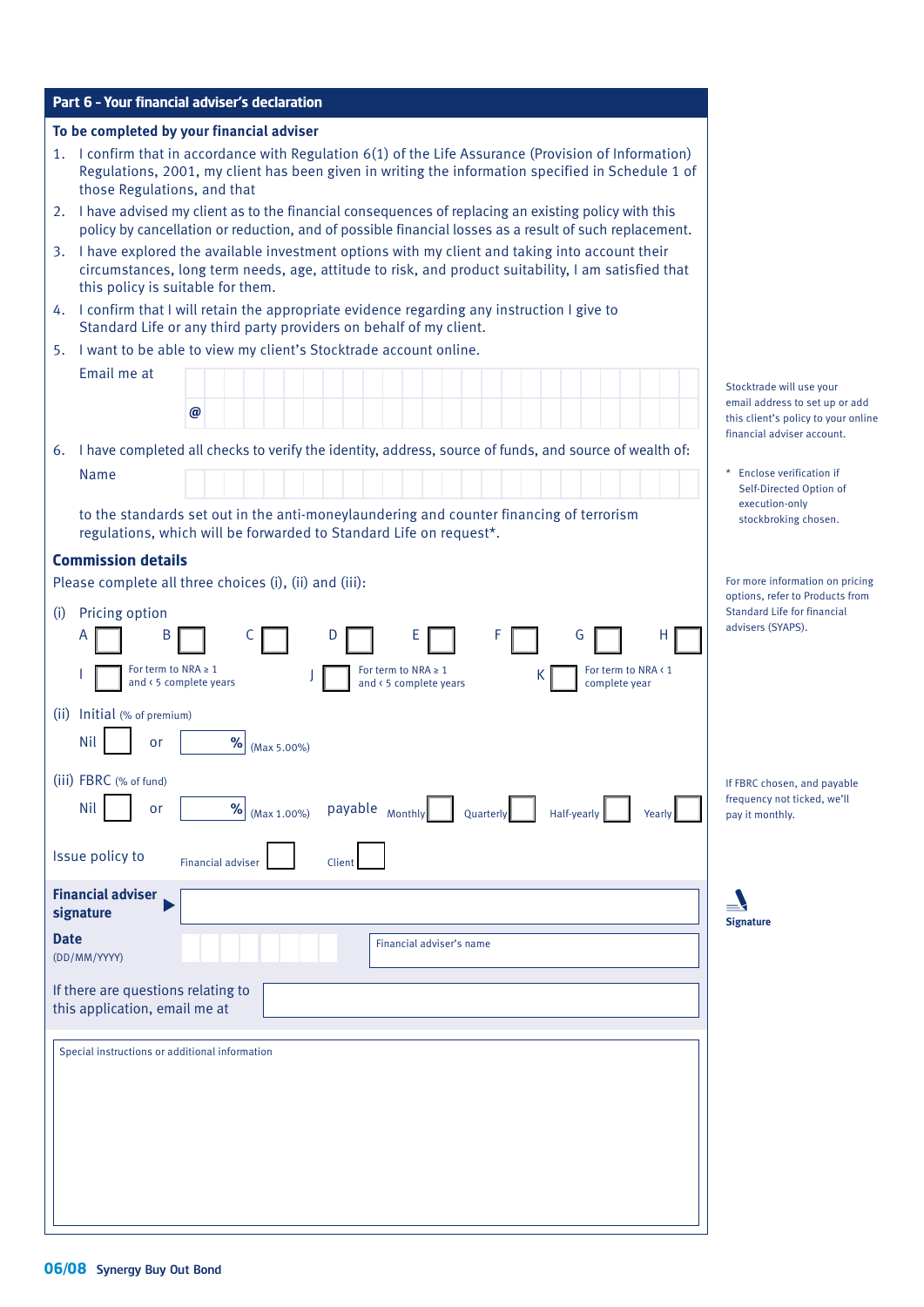### **Part 7 – Your declaration**

#### **Please read carefully before signing**

**WARNING: If you propose to take out this policy in complete or partial replacement of any existing policy, please take special care to satisfy yourself that this policy meets your needs. In particular, please make sure that you are aware of the financial consequences of replacing your existing policy. If you are in doubt about this, please contact your insurer or insurance intermediary.**

- 1. I have read the Data Protection Notice in the Key Features document and I agree that my personal information may be used for the purposes described.
- 2. I agree that a copy of this application can be treated as the original for all purposes.
- 3. I understand that the benefit under this pension policy is governed by Chapter 1 or 2 of Part 30 of the Taxes Consolidation Act 1997 as amended, and benefits under this policy cannot be surrendered, assigned or commuted.
- 4. I declare that the information provided in this and other related forms (if any) are true and complete to the best of my knowledge and belief, whether in my handwriting or not.
- 5. I consent to Standard Life seeking relevant information relating to my past, present, future employments and pension arrangements from any employers, trustees, administrators or pension providers and I authorise the giving of such information.
- 6. I agree that the contract will be governed by the Policy Schedule, Statement of reasonable projection and Policy Provisions (SYBOB60), together with this Application Form and any associated statements and questionnaires submitted in connection with this application.
- 7. I have received in writing and read the information specified in my financial adviser's declaration (Part 6).
- 8. I accept that, depending on my tax residency status, and only relating to transfer payments from a UK pension, (a) movement of funds from this policy will be reported to HM Revenue & Customs, and (b) if an overseas transfer charge should become payable, it will be deducted from this policy and paid to HM Revenue & Customs.
- 9. I agree that the contract will be governed by Irish law.

| <b>Policyowner</b><br>signature<br>(policyowner named<br>in Part 2)                                                                                                                                                                                                                                                                                                                                                                                                                                                         | <b>Signature</b>                                                                                                                                                                   |
|-----------------------------------------------------------------------------------------------------------------------------------------------------------------------------------------------------------------------------------------------------------------------------------------------------------------------------------------------------------------------------------------------------------------------------------------------------------------------------------------------------------------------------|------------------------------------------------------------------------------------------------------------------------------------------------------------------------------------|
| <b>Date</b><br>(DD/MM/YYYY)                                                                                                                                                                                                                                                                                                                                                                                                                                                                                                 |                                                                                                                                                                                    |
| We would like to contact you from time to time to keep you up to date with products and services,<br>company news and other promotions. If you want us to keep you up to date, please choose how<br>you'd prefer us to contact you:                                                                                                                                                                                                                                                                                         | You can update your consent<br>and preference at any time, just<br>let us know.                                                                                                    |
| Phone<br>Post<br>Email<br><b>Text</b>                                                                                                                                                                                                                                                                                                                                                                                                                                                                                       | $\sum$ Tick all that apply                                                                                                                                                         |
| If you are receiving advice from a financial adviser, remember that the adviser is acting on your<br>behalf, not only by giving you advice, but also regarding how this form is filled in and sending us this<br>completed application and cheque in payment of any transfer. By filling in this form you are applying<br>to enter into a contract with Standard Life. This application will be the basis of this contract if it is<br>accepted by us. A copy of this completed application will be sent to you on request. |                                                                                                                                                                                    |
| 1. We declare that the information given is true and complete to the best of our knowledge and belief.<br>2. We confirm that ARF options are available under the terms of the scheme.<br>3. We have read the Data Protection Notice in the Key Features document and we agree that our<br>personal information may be used for the purposes described.                                                                                                                                                                      | Trustees signatures are not<br>required if the transfer payment<br>is coming from an existing buy<br>out bond.<br>To read our Privacy Policy, visit<br>www.standardlife.ie/privacy |
| <b>Trustees of</b><br>pension scheme<br>signatures                                                                                                                                                                                                                                                                                                                                                                                                                                                                          | <b>Signature</b>                                                                                                                                                                   |
| <b>Date</b><br>(DD/MM/YYYY)                                                                                                                                                                                                                                                                                                                                                                                                                                                                                                 |                                                                                                                                                                                    |

#### **To be completed by policyowner and, if applicable, trustees**

To read our Privacy Policy, visit **www.standardlife.ie/privacy** for the minimums that apply.